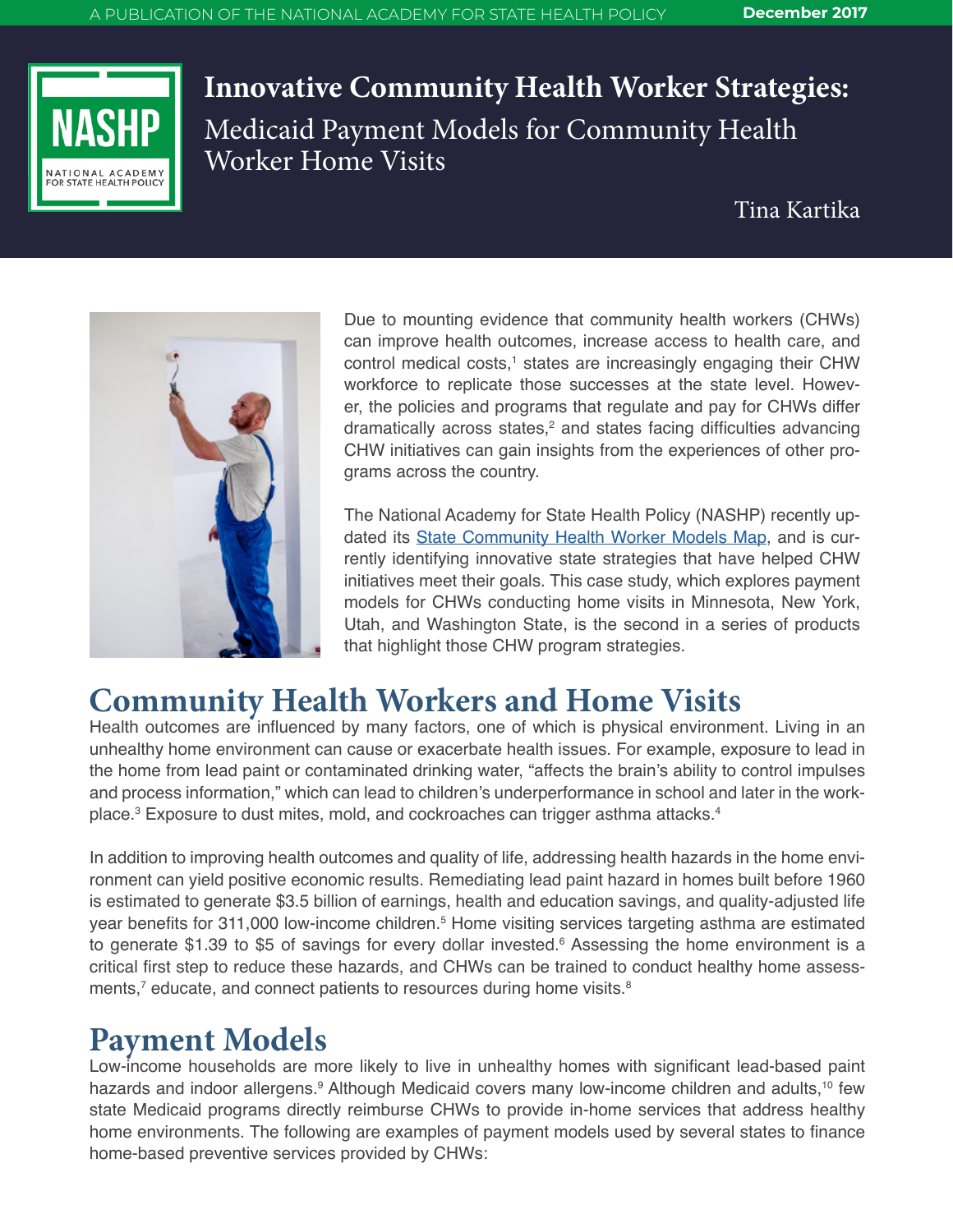- **• Medical expenditure**: In **Minnesota**, home-based preventive services provided by CHWs can be [reimbursed](http://www.dhs.state.mn.us/main/idcplg?IdcService=GET_DYNAMIC_CONVERSION&RevisionSelectionMethod=LatestReleased&dDocName=dhs16_140357) under Medicaid as long as the services qualify as diagnostic-related patient education and the CHWs work under the supervision of a licensed medical professional. Beneficiaries can receive up to 12 hours of these services each month.
- **• Administrative expenditure**: Some accountable care organizations (ACOs) in **Utah** are covering the costs of home-based preventive services through administrative payments.<sup>11</sup> According to a [National Center for Healthy Housing case study,](http://www.nchh.org/Portals/0/Contents/Asthma_NY_final.pdf) Medicaid managed care organizations (MCOs) in **New York** can also choose to provide home-based asthma services and bill the services as administrative expenses.
- **Incentive payment**: Under the authority of [1115 waivers](https://www.medicaid.gov/medicaid/section-1115-demo/index.html), 12 states have implemented Delivery [System Reform Incentive Payment](http://www.nashp.org/state-delivery-system-payment-reform-map/) (DSRIP) programs that "restructure Medicaid funding into a pay-for-performance arrangement in which providers earn incentive payments outside of capitation rates for meeting certain metrics or milestones based on state-specific needs and goals."<sup>12</sup> [New York](https://www.medicaid.gov/Medicaid-CHIP-Program-Information/By-Topics/Waivers/1115/downloads/ny/ny-medicaid-rdsgn-team-ca.pdf)'s and [Washington](https://www.medicaid.gov/Medicaid-CHIP-Program-Information/By-Topics/Waivers/1115/downloads/wa/medicaid-transformation/wa-medicaid-transformation-dsrip-plan-prtcl-062817.pdf)'s DSRIP programs in particular include projects that incentivize participating provider entities to provide CHW home visits to their members.
	- In **New York**, 8 out of 25 participating [Performing Provider Systems](https://www.health.ny.gov/health_care/medicaid/redesign/dsrip/pps_map/index.htm) (PPSs) have implemented a project that expands asthma home-based self-management programs and includes home environment assessment, remediation, and education. During a meeting in February 2017, five of those eight PPSs [reported](https://www.health.ny.gov/health_care/medicaid/redesign/dsrip/paop/presentations/index.htm) engaging CHWs to meet the goals of the project.13
	- Similarly, **Washington**'s [Accountable Communities of Health](https://www.hca.wa.gov/about-hca/healthier-washington/accountable-communities-health-ach) (ACHs) can choose to implement a DSRIP project on chronic disease prevention and control and pay CHWs to conduct home visits for asthma services using DSRIP funding.

## **Takeaways**

Minnesota, New York, Utah, and Washington provide examples of using Medicaid dollars to finance CHW home-based services. States can enable providers to bill certain CHW home visits as medical expenses, encourage MCOs to cover these services as administrative expenses, and use incentive payments to fund these services. States seeking sustainable CHW programs can explore these models to determine what fits their needs and goals.

### **Endnotes**

- 1. Sarah Redding et al., "Pathways Community Care Coordination in Low Birth Weight Prevention," *Maternal and Child Health Journal* 19, no. 3 (2015): 643–650. <http://doi.org/10.1007/s10995-014-1554-4>; Shreya Kangovi et al., "Patient-Centered Community Health Worker Intervention to Improve Posthospital Outcomes: A Randomized Clinical Trial," *JAMA Internal Medicine* 174, no. 4 (2014):535-543, [http://doi.org/10.1001/](http://doi.org/10.1001/jamainternmed.2013.14327) [jamainternmed.2013.14327](http://doi.org/10.1001/jamainternmed.2013.14327); Donald Fedder et al., "The effectiveness of a community health worker outreach program on healthcare utilization of west Baltimore City Medicaid patients with diabetes, with or without hypertension," *Ethnicity & Disease* 13, no. 1 (2003):22-7, [http://doi.](http://doi.org/10.1089/heq.2017.0001) [org/10.1089/heq.2017.0001.](http://doi.org/10.1089/heq.2017.0001)
- 2. While many states adopt or modify the American Public Health Association's definition of CHWs, some states use other definitions. For the purposes of this series, NASHP follows states' definitions. Please visit [https://www.apha.org/policies-and-advocacy/public-health-policy](https://www.apha.org/policies-and-advocacy/public-health-policy-statements/policy-database/2014/07/09/14/19/support-for-community-health-workers-to-increase-health-access-and-to-reduce-health-inequities)[statements/policy-database/2014/07/09/14/19/support-for-community-health-workers-to-increase-health-access-and-to-reduce-health-inequities](https://www.apha.org/policies-and-advocacy/public-health-policy-statements/policy-database/2014/07/09/14/19/support-for-community-health-workers-to-increase-health-access-and-to-reduce-health-inequities) for APHA's definition.
- 3. Pew Charitable Trusts and Robert Wood Johnson Foundation, *Ten Policies to Prevent and Respond to Childhood Lead Exposure*, August 2017, [http://www.pewtrusts.org/~/media/assets/2017/08/hip\\_childhood\\_lead\\_poisoning\\_report.pdf;](http://www.pewtrusts.org/~/media/assets/2017/08/hip_childhood_lead_poisoning_report.pdf) Aaron Reuben, Avshalom Caspi, and Daniel W. Belsky, "Association of Childhood Blood Lead Levels With Cognitive Function and Socioeconomic Status at Age 38 Years and With IQ Change and Socioeconomic Mobility Between Childhood and Adulthood," JAMA 317, 12 (2017): 1244-1251, [https://doi.org/10.1001/jama.2017.1712.](https://doi.org/10.1001/jama.2017.1712)
- 4. "Common Asthma Triggers," Centers for Disease Control and Prevention, last updated August 20, 2012, accessed November 15, 2017, [https://](https://www.cdc.gov/asthma/triggers.html) [www.cdc.gov/asthma/triggers.html](https://www.cdc.gov/asthma/triggers.html).
- 5. Pew and RWJF, *Ten Policies*.